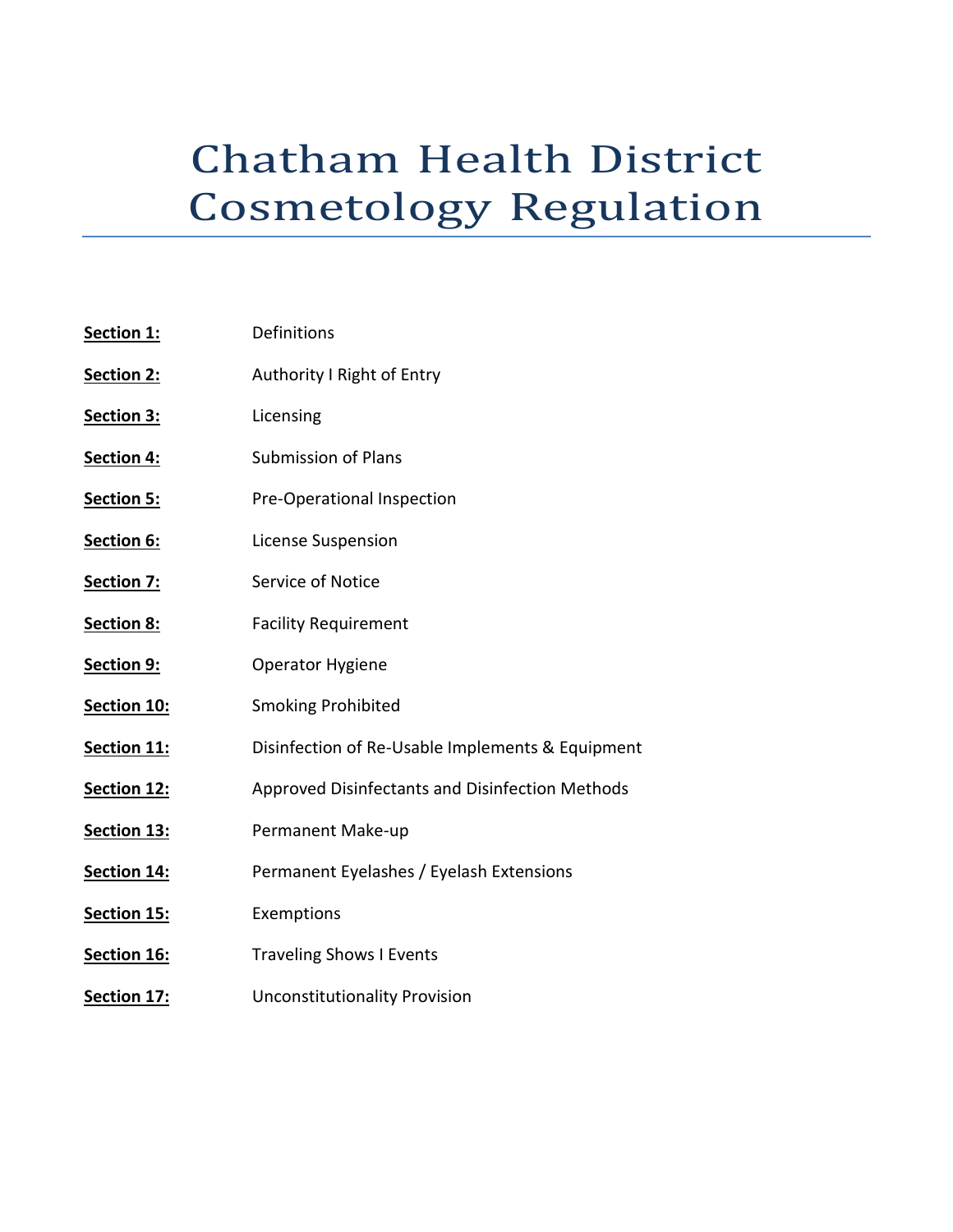#### **Premise:**

The State of Connecticut passed legislation regarding licensing and inspection oversight of Hair Salons, Barbershops, Nail Salons, Cosmetology shops and other services as described in Section 1 of this Regulation. The purpose of the Chatham Health District Regulation is to provide specific criteria for the licensing and inspecting of said establishments. Hair Salons, Barber Shops, Nail Salons and Cosmetology shops are subject to the provisions of the "Chatham Health District Cosmetology Regulation". This Regulation was adopted on 8/1/2019.

#### **Authority:**

This Regulation is authorized pursuant to the Connecticut General Statutes Section 19a-231, Section 19a-20-234 through Section 19a-20-265. The director of health for any town, city, borough or district department of health, or the director's authorized agent, shall, on an annual basis, inspect all salons within the director's jurisdiction regarding their sanitary condition. The director of health, or the director's authorized agent, shall have full power to enter and inspect any such salon during usual business hours.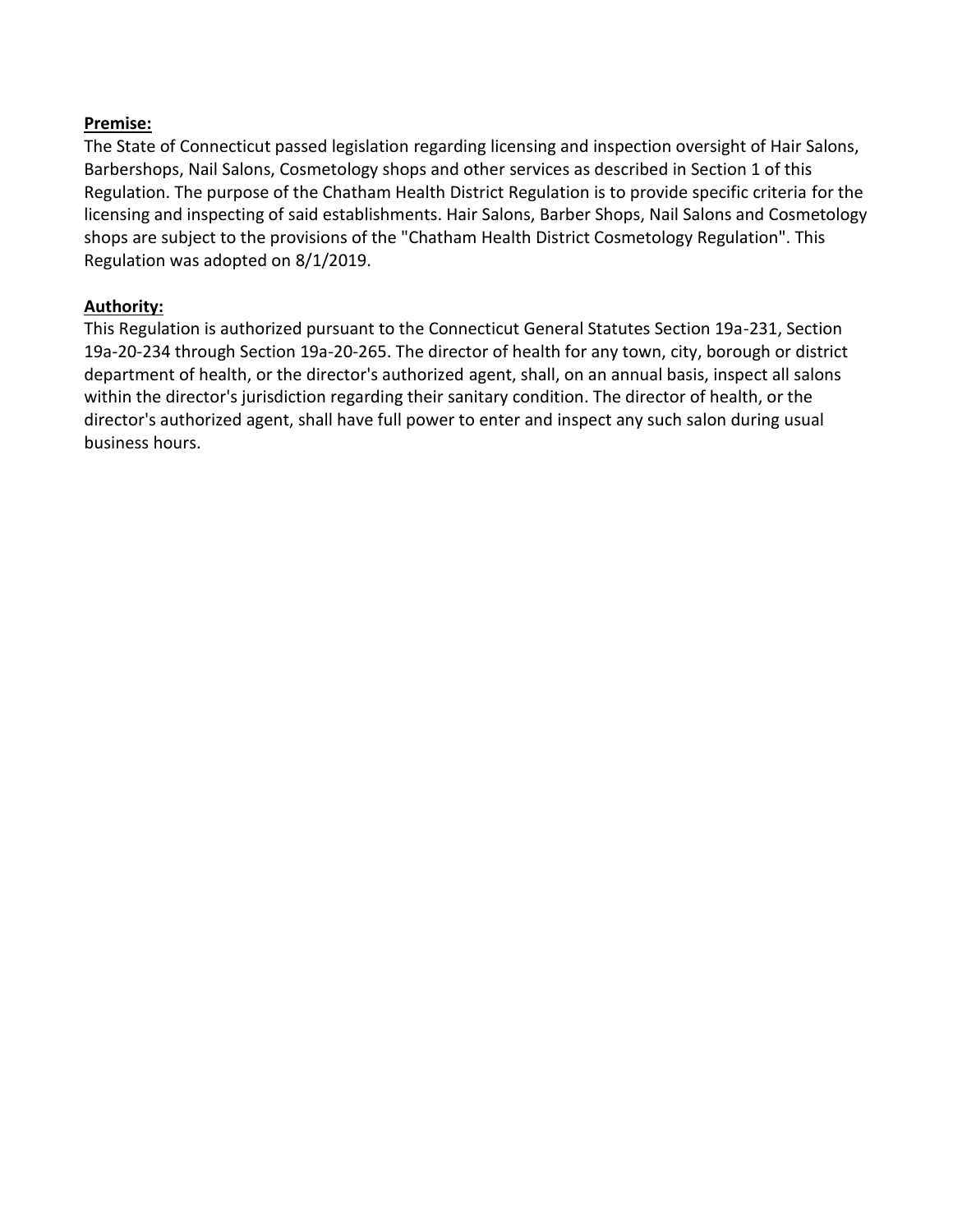#### **Section 1: Definitions**

- A. "**Barbering**" includes the following-described practices, when done upon the head, face and neck for cosmetic purposes and done for the public: shaving or trimming the beard; cutting hair; styling or cutting hairpieces and wigs; giving facial and scalp massage or application of oils, creams, lotions or other preparations, either by hand or mechanical appliances; singeing, shampooing or dyeing the hair or applying hair tonic, and applying cosmetic preparations, antiseptics, powders, oils, clays or lotions to scalp, face or neck. \*Performed by a barber licensed in the State of Connecticut.
- B. "**Barber Shop**" means any establishment engaged in the practice of barbering for the public.
- C. "**Cosmetology Establishment**" is for the purpose of this Regulation, all Barbershops, Hairdressing Shops, Cosmetology Shops, Nail Salons and other service provided as described in Section l(K) of this Regulation.
- D. "**Director of Health**" the Director of Health for the Chatham Health District or his/her duly authorized agent.
- E. "**Disinfect**" for the purpose of this Regulation, disinfection methods reduces the number of microbes to a point beyond the level of sanitizing so that the number of pathogenic microbes is so low, it is unlikely to harbor harmful microbes.
- F. "**Hairdressing and cosmetology**" includes the following described practices upon the head, face, scalp, arms, hands, body, legs and feet for cosmetic purposes only: dressing, arranging, curling, waving, weaving, cutting, singeing, relaxing/straightening, bleaching and coloring the hair; treating the scalp, face, neck and arms by massaging, cleansing, stimulating, beautify exercising or manipulating, with the hands or with mechanical appliances; application of cosmetics, preparations, antiseptics, tonics, lotions, creams, powders, oils or clays or sprays; manicuring healthy nails of the hand, for cosmetic purposes only, trimming, filing, painting the healthy nails of the feet, excluding cutting nail beds corns, calluses, or other mechanical medical treatment involving the foot or ankle. \*Performed by a hair dresser/cosmetician licensed in the state of Connecticut.
- G. "**Mobile Work Station**" is a modular space which can be used for multiple purposes through the use of equipment.
- H. "**Nail Salon**" means an indoor establishment, kiosk or site that offers, provides, permits or allocates space for the manicuring of finger nails and pedicuring of toe nails or enlists to use of chemicals which include but is not limited to resins, plasticizers, solvents, pigments, creams, emollients, adhesives, paints or compressed air brush equipment for the purpose of treating, painting, repairing, and enhancing of the human finger nails and toe nails.
- I. "**Nail technician**" is a person who cuts, shapes, polishes or enhances the appearance of the nails of the hands or feet, including, but not limited to, the application and removal of sculptured or artificial nails.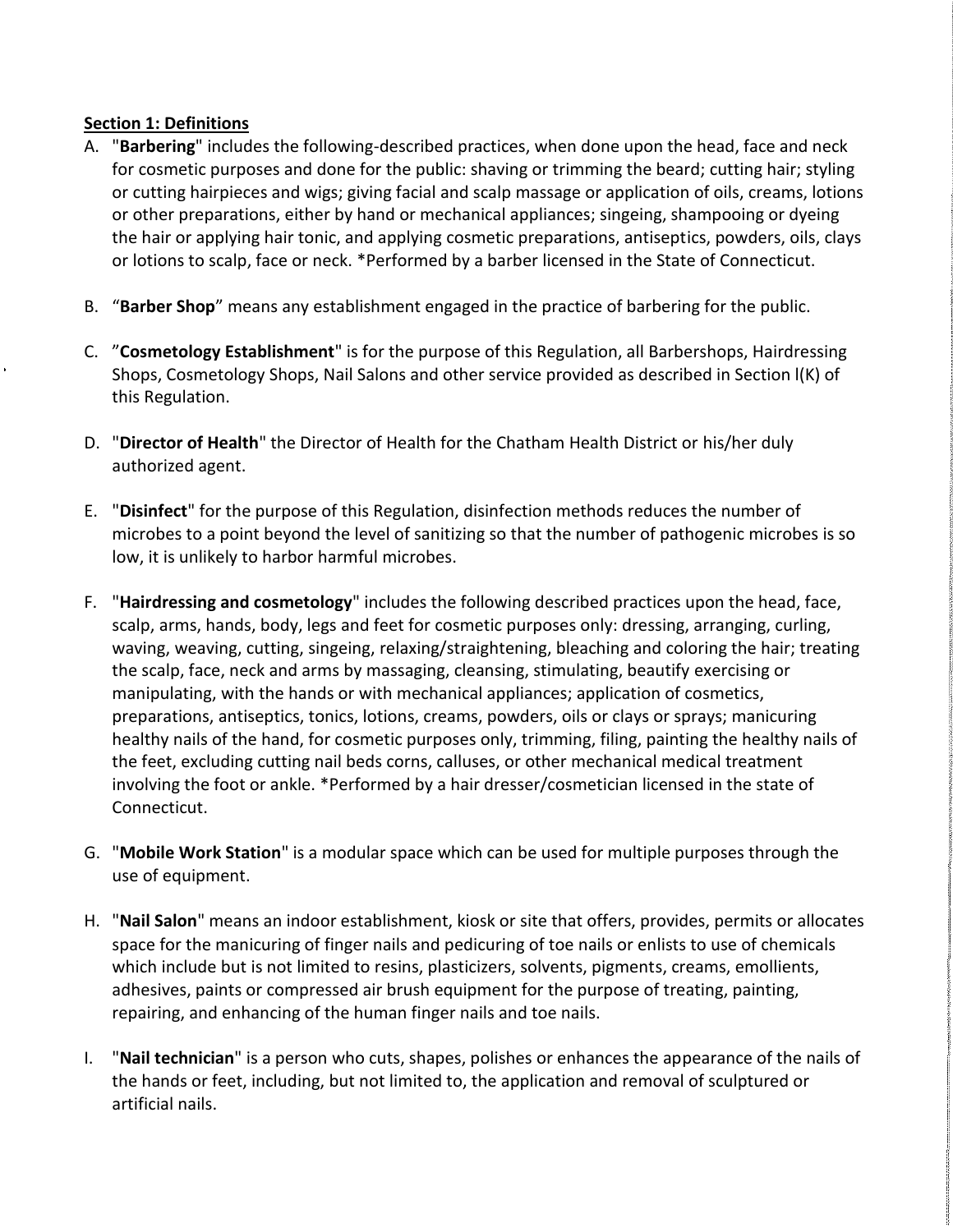- J. "**Operator**" is any person, including but not limited to, a licensed hair dresser, barber or cosmetician, or unlicensed person who is performing tasks allowed under the scope of this Regulation, the Connecticut Public Health Code and the Connecticut General Statutes.
- K. "**Other Services**" includes the following described practices which can be performed by an unlicensed individual: facials, shampooing of the hair, eyebrow arching which includes waxing of the eyebrows, threading of the eyebrows and plucking of the eyebrows, braiding hair and waxing the body.
- L. "**Permanent Make-up**" is the process of applying permanent make-up onto the face using a tattooing device. "Tattooing" means marking or coloring, in an indelible manner, the skin of any person by pricking in coloring matter or by producing scars.
- M. "**Sanitization**" decreases the number of microbes on a surface, thereby reducing the number of pathogenic microbes present. Sanitizers are the weakest of the antimicrobials.
- N. "**Salon**" includes any shop, store, day spa or other commercial establishment at which the practice of hairdressing, cosmetology and barbering, or other services of a nail technician, or any combination thereof, is offered and provided.
- O. "**Shampoo Station**" is a shampoo sink and a shampoo chair.
- P. "**Single-Use/ Service-Tools**" are all articles that come into direct contact with the customer's skin, nails, or hair that cannot be effectively cleaned and disinfected. Examples include but are not limited to emery boards, nail buffers, porous nail bits, toe separators and powder puffs.
- Q. "**Work Area**" is any room where a cosmetology service is provided.
- R. "**Work Station**" is a chair, countertop and floor space set aside for the purpose of serving a customer, including floor space for the operator to stand while serving the customer.

#### **Section 2: Authority / Right of Entry**

The Director of Health or his/her authorized agent, after proper identification, shall be permitted to enter, during normal operating hours, any portion of a Cosmetology Establishment for the purpose of making inspections to determine compliance with the Connecticut Public Health Code, the Connecticut General Statutes and this Regulation.

#### **Section 3: Licensing**

- A. Any person, firm or corporation owning, operating or maintaining a Cosmetology Establishment within any Town or political subdivision compromising the Chatham Health District shall possess a valid license issued by the Director of Health of the Chatham Health District.
- B. Only establishments that comply with the requirements of the Connecticut Public Health Code, the Connecticut General Statutes and this Regulation shall be entitled to receive or retain said license.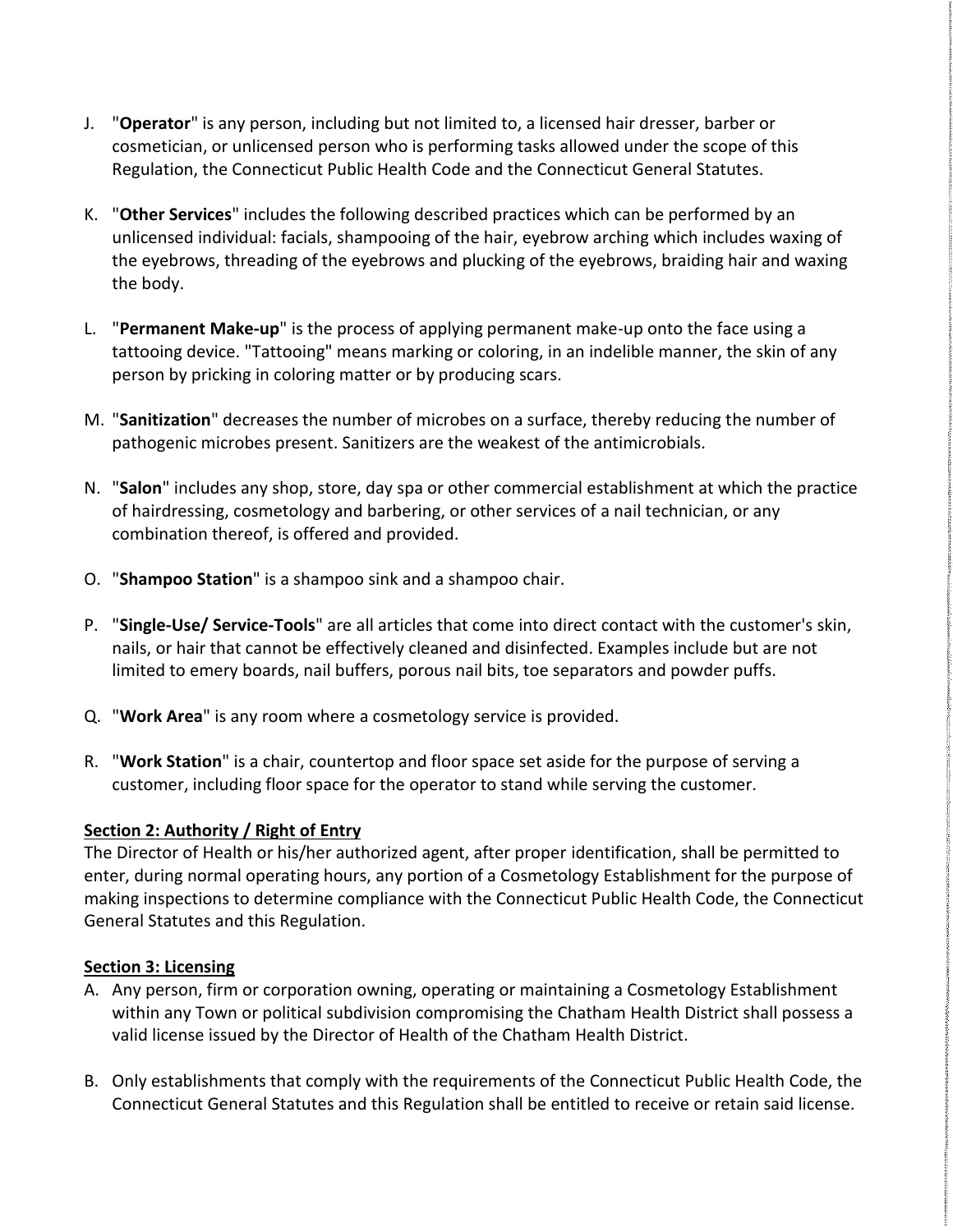- C. An individual contractor renting space in any salon shall receive and retain a valid State of Connecticut license if the Connecticut General Statutes require it.
- D. License for a Cosmetology Establishment shall be valid until the expiration date indicated on the license, unless suspended by the Director of Health or until such a time that the facility changes owners or closes.
- E. No license shall be granted to any individual to operate a Cosmetology Establishment unless the establishment employs an operator that has been licensed by the State of Connecticut as a hair dresser, barber or cosmetician for at least two (2) years. This requirement does not apply to those persons operating a cosmetology shop prior to May 17, 1982.
- F. Every applicant applying for a license to operate a Cosmetology Establishment shall pay an annual license fee of one hundred dollars (\$100.00). The annual license fee established by the Chatham Health District Board of Directors shall not exceed the maximum fee set forth by the Connecticut General Statutes.
- G. No license shall be issued or renewed until a complete, acceptable application has been submitted, the license fee has been paid, and the Cosmetology Establishment meets the requirements set forth in this Regulation.
- H. Application for a license shall be made on forms provided by the Director of Health, wherein the applicant shall provide pertinent information as required by the Director of Health.
- I. Licenses shall not be transferable.

#### **Section 4: Submission of Plans**

- A. Any person who desires to operate a new Cosmetology Establishment shall at least thirty (30) working days prior to the opening of the new establishment or the expiration of an existing license or the change of ownership or major renovations make written application for a plan review and license on forms provided by the Chatham Health District. Such applications shall be submitted prior to the start of any construction, remodeling, or conversion. All new plans and plans for major renovations shall be made in compliance with this Regulation.
- B. No Cosmetology Establishment shall be relocated, constructed, remodeled or extensively altered, nor shall any structure be converted into a Cosmetology Establishment, except in accordance with plans and specifications approved by the Chatham Health District.
- C. Every applicant for a license to open a new or extensively renovated Cosmetology Establishment shall pay a one-time Plan Review fee as set by the Chatham Health District Board of Health.
- D. Prepared floor plans drawn to scale of no less than  $\frac{1}{4}$ ": 1' shall be submitted. The plans and specifications shall indicate the proposed layout, arrangement and construction materials of work areas and the type and model of proposed fixed establishment and facilities. The Director of Health shall approve the plans and specifications in writing if they meet the requirements of this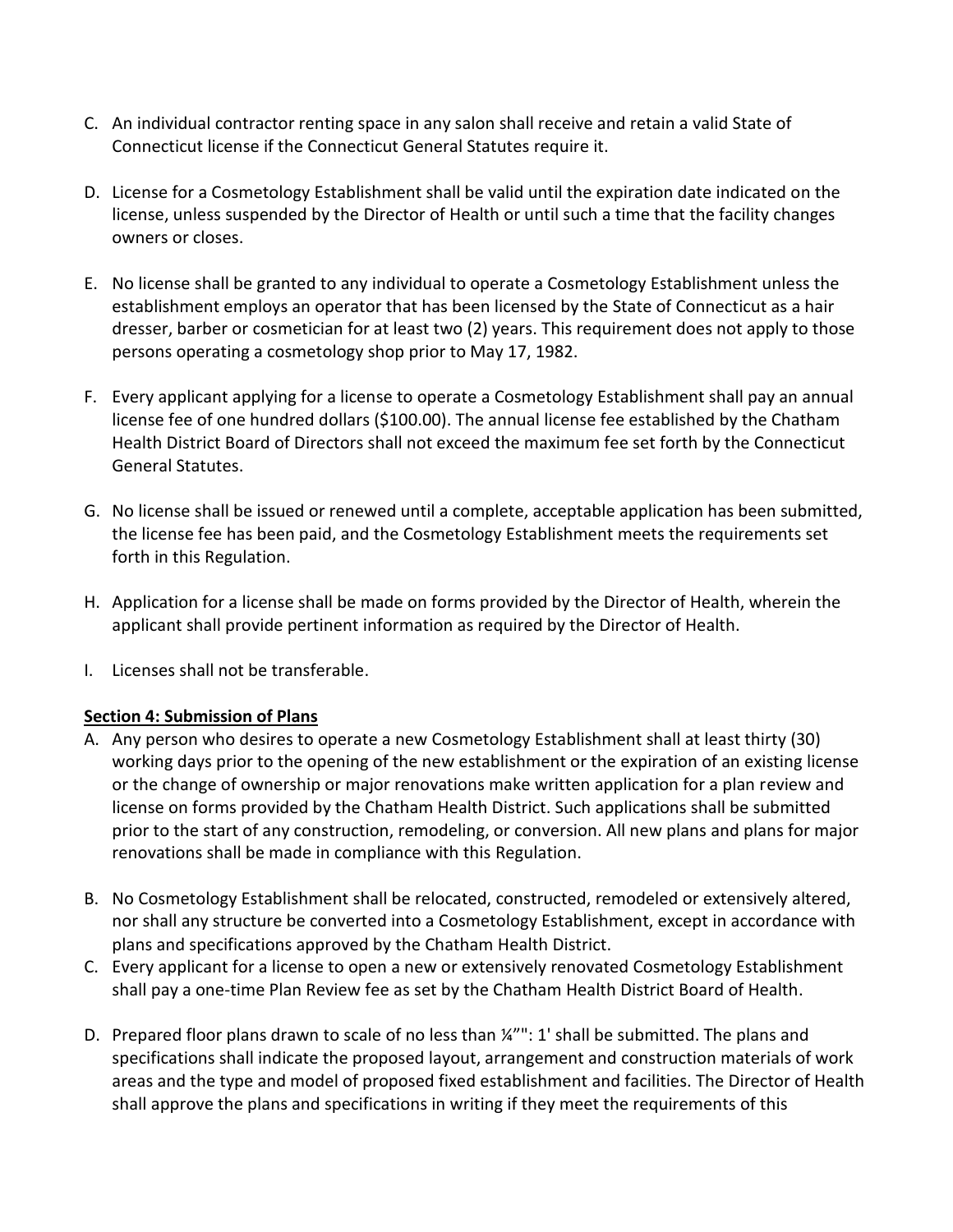Regulation, the Connecticut Public Health Code, the Connecticut Building Code and the Connecticut General Statutes. Ventilation must conform to ASHRAE standards. No Cosmetology Establishment shall be constructed, remodeled, or converted except in accordance with plans and specifications approved by the Director of Health.

#### **Section 5: Pre-operational Inspections**

Plan and specifications are required by Section 4 of this Chapter to be submitted to the Director of Health. The Director of Health or his/her authorized agent shall inspect the salon prior to prior to its beginning operation to determine compliance with the approved plans and specifications and with the requirements of this Regulation, and any other applicable codes, regulations of statutes.

#### **Section 6: License Suspension**

- A. The Director of Health may suspend any license to operate if a Cosmetology Establishment license holder does not comply with the requirements of this Regulation, and any other applicable code, regulation or statute.
- B. In the event that the Director of Health or his/her duly authorized agent observes unsanitary or other conditions in the operation of the Cosmetology Establishment which in his/her judgment constitutes a violation of this Regulation or any other applicable codes, regulations or statutes, the Director of Health may issue a written notice of intent to suspend the license of the operator, specifying the corrective action to be taken and, if deemed necessary, order immediate correction. If correction is not made in the stated time, the license shall be suspended and a written order issued to the license holder or operator to cease the operation of the Cosmetology Establishment.
- C. Pursuant to Section 19a-206 of the Connecticut General Statutes, the operator of such property shall be subject to a civil penalty of \$250.00 per day for each day such nuisance is maintained or such filth is allowed to remain after the time fixed by the Director of Health has expired.
- D. The Director of Health may suspend, without warning, prior to notice or hearing, any license to operate a Cosmetology Establishment if:
	- (i) The operation constitutes an imminent hazard to the public.
	- (ii) The Cosmetology Establishment is operating without a valid license from the Chatham Health District.
	- (iii) The operator or employees have interfered with the performance of the Director of Health or his/her authorized agent.
- E. An imminent health hazard to the public shall include but is not limited to, any of the following:
	- (i) An ongoing outbreak of infectious, pathogenic or toxic agent capable of being transmitted to consumers.
	- (ii) The absence of potable water, supplied under pressure, in a quantity which, in the opinion of the Director of Health, is capable of meeting the needs of the facility.
	- (iii) A sewage back-up into the establishment.
	- (iv) An unlicensed individual is performing procedures which require a license from the Connecticut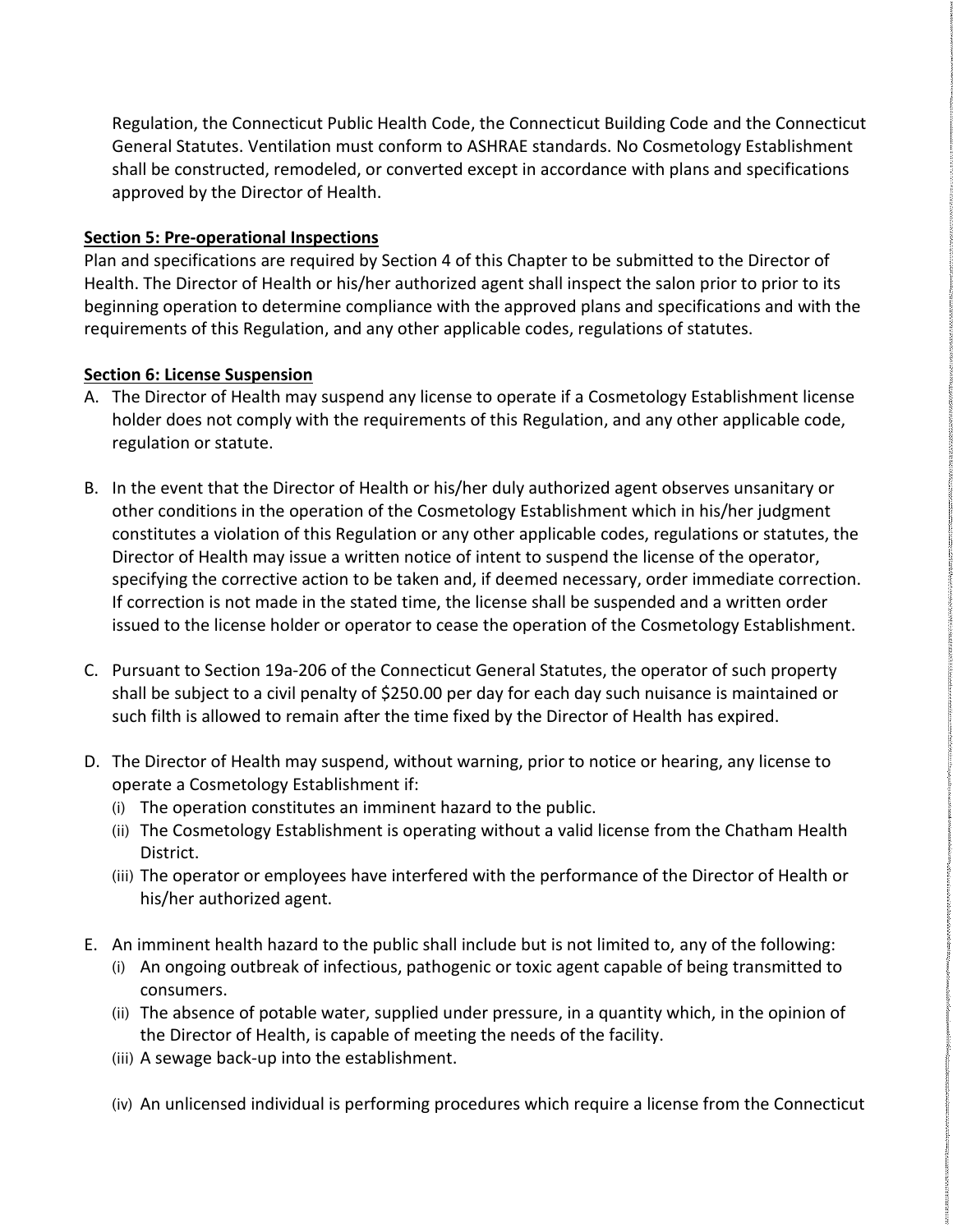Department of Public Health.

- (v) The absence of or improper use of an approved disinfectant as described in Sections 11 and 12 of this Regulation.
- (vi) As deemed necessary by the Director of Health.
- F. Suspension shall be effective immediately upon delivery of a written Public Health Order to the operator of the facility. When a license is suspended, the licensure certificate shall be forfeited and all operations shall cease immediately and shall not resume until written approval to resume has been issued by the Director of Health.
- G. One (1) copy of the order to cease Cosmetology Establishment operations shall be posted by the owner upon the inner surface of the window thereto in such a manner as to be clearly visible to the public from the exterior of the Cosmetology Establishment. Said order to cease operations shall not be defaced or removed by any person except the Director of Health or his/her authorized agent, under penalty of law.
- H. When a license is suspended, the operator shall be afforded an opportunity for a hearing if a written request for a hearing is filed with the Director of Health by the operator of the license within forty-eight (48) hours of receipt of the Public Health Order. The Director may end the suspension at any time by giving written notice to the operator if reasons for suspension no longer exist.
- I. Upon receiving request for a hearing, the Director of Health shall examine the merits of such suspension and may vacate, modify or affirm such suspension. The Director of Health shall conduct the hearings provided for in this Section at a time and place to be designated by the Director of Health. The Director of Health shall make a final finding based upon the complete hearing record, and shall sustain, modify or rescind any notice or order considered in the hearing. The Director of Health shall furnish a written report of the hearing decision to the operator within ten {10) calendar days of the hearing date.
- J. Connecticut General Statutes Section 19a-229 states, "Any person aggrieved by an order issued by a town, city or borough director of health may appeal to the Commissioner of Public Health no later than three (3) business days after the date of the operator's receipt of the order, who shall thereupon immediately notify the authority from whose order the appeal was taken, and examine into the merits of such case and may vacate, modify or affirm such order".

#### **Section 7: Service of Notice**

Written notices and orders provided for in this Section shall be deemed to have been properly served when a copy of the notice or written order has been delivered personally or sent by certified mail, return receipt requested, to the operator. A copy of such notice or order shall be filed in the records of the Director of Health.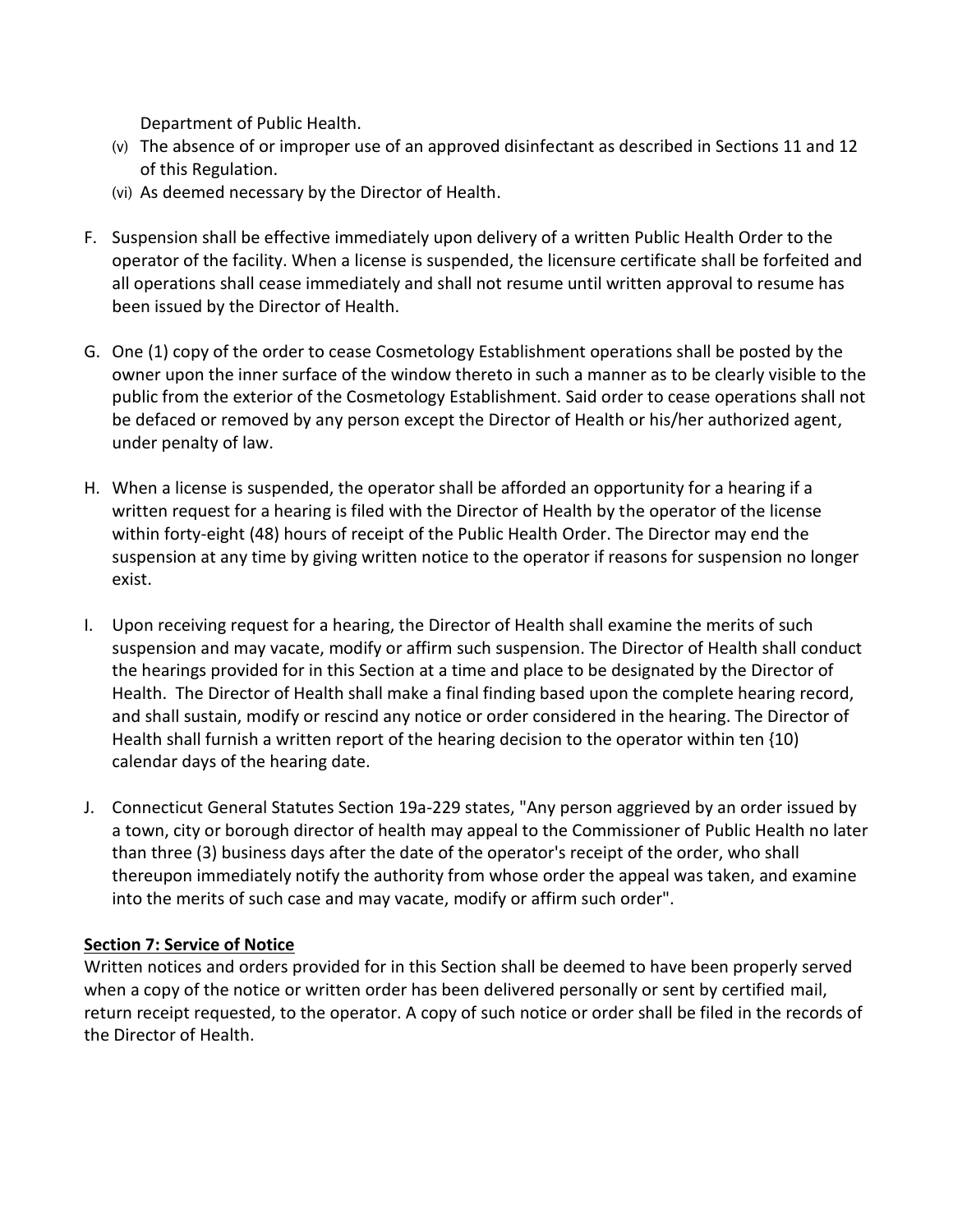# **Section 8: Facility Requirements**

# **A. Water Supply**

- (i) An adequate supply of hot and cold running water from a municipal or approved private well source shall be provided for service of customers, cleanliness of employees and for washing floors, walls, ceiling and equipment.
- (ii) Hot water at any faucet shall be a minimum of 110 degrees Fahrenheit and a maximum of 115 degrees Fahrenheit.
- (iii) An annual bacteriological test shall be required for all Cosmetology Establishments served by a private well. The test results shall be submitted with the annual Cosmetology Establishment License Renewal Application or upon the request of the Director of Health.

# **B. Waste Disposal**

- (i) Wastewater from all plumbing fixtures shall be discharged into municipal sewers or approved subsurface sewage disposal systems.
- (ii) Oils, greases, industrial/commercial wastes, toxic chemicals and wastewater that is not sewage, as defined in the Public Health Code Section 19-13-B103(a), shall not be discharged to subsurface sewage disposal systems.
- (iii) All waste materials from Cosmetology Establishment work stations shall be removed from the premises and placed in the outside garbage disposal bin before the closing of each business day and more often as needed.
- (iv) Outside garbage containers and areas shall be maintained in a sanitary condition.

# **C. Plumbing fixtures**

- (i) All plumbing installation and fixtures shall conform to applicable public health, building and plumbing codes, including the installation and maintenance of approved backflow prevention devices. Proper permits shall be acquired from applicable town authorities prior to any modification and/or installation.
- (ii) Plumbing fixtures shall be of impervious material and of a type that is easily cleanable, and free from cracks and leakage.
- (iii) At least one (1) hand sink shall be conveniently located in each Cosmetology Establishment work area. The designated hand sink for the work area shall only be used for the purpose of handwashing only. (Those premises in operation prior to 8/1/2019 are exempt from this requirement).
- (iv) At least one (1) utility sink shall be located in each Cosmetology Establishment. (Those premises in operation prior to 8/1/2019 are exempt from this requirement).
- (v) At least one (1) hand sink shall be located in any private treatment room. (Those premises in operation prior to 8/1/2019 are exempt from this requirement).
- (vi) Shampoo bowls shall be used for cosmetology work only.

# **D. Process Ventilation**

- (i) Cosmetology Establishments shall be properly and adequately ventilated so as to remove chemical vapor emissions, excess heat, and odors. Ventilation shall comply with the state and local building codes and ordinances.
- (ii) Cosmetology Establishments using chemical agents including but not limited to nail polishes,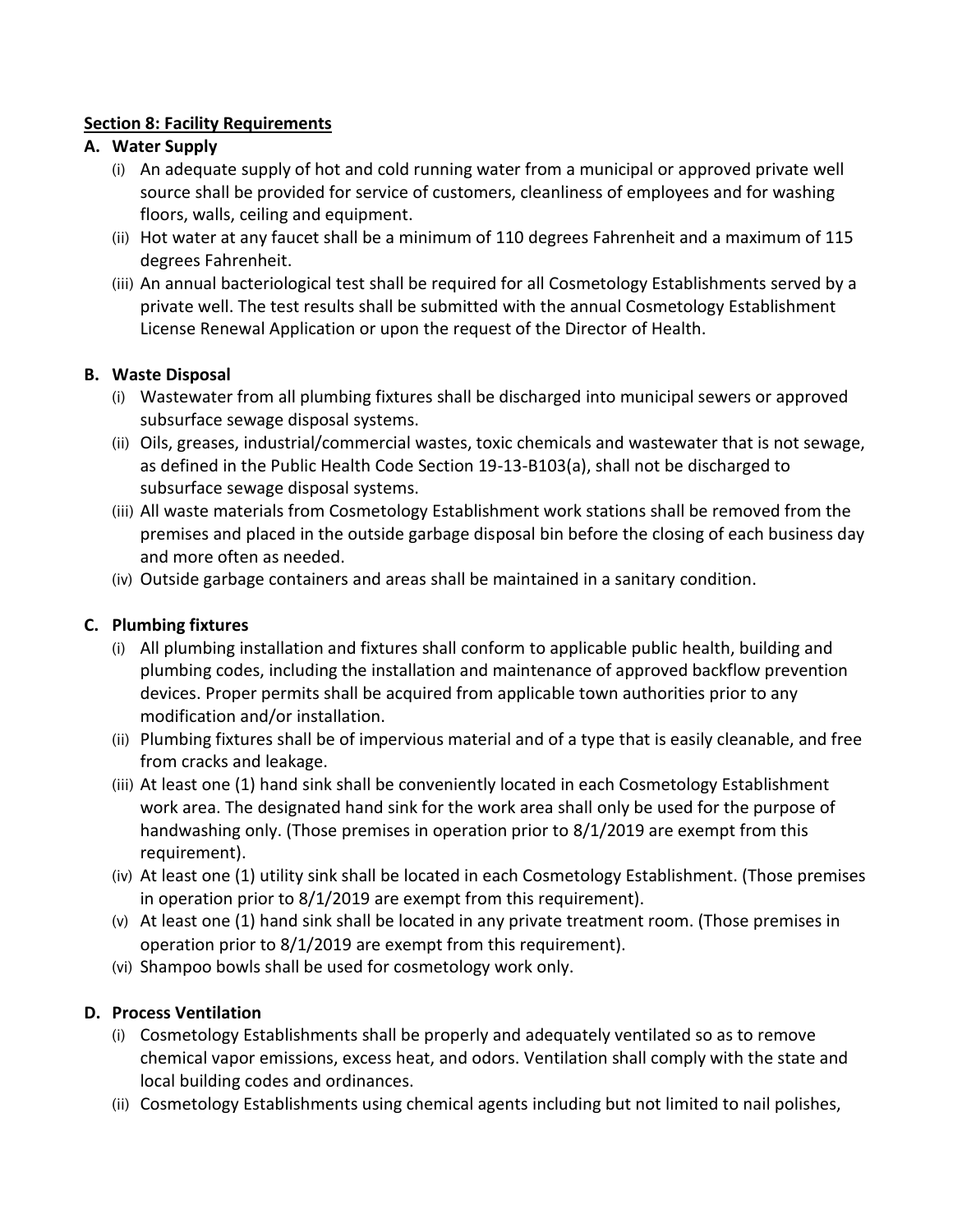enamels, basecoats, hardeners, chemical solvents, ethyl acetate, butyl acetate, butyl stearate, acetone, xylene, toluene, ethanol, methanol, glycol ethers, and methyl ethyl ketone, of any parts per million (ppm) concentrations that create indoor vapor emissions shall not pollute nor negatively affect the indoor air quality or adjacent premises.

- (iii) Vapor emissions shall be controlled by ventilation systems that remove the contaminating agent at its source. The source, for the purpose of this section, shall mean vapor emissions originating at Cosmetology Establishments work stations.
- (iv) Emissions shall be discharged to the outdoors and shall not be re-circulated into any structure.
- (v) The Director of Health may order correction of vapor emission nuisance conditions arising from Cosmetology Establishments should they occur.

#### **E. Toilet Facilities**

- (i) Adequate toilet facilities and handwashing sinks shall be provided for customers and employees. Such facilities shall be kept clean and in working order.
- (ii) Adequate and conveniently located hand washing facilities shall be provided with hot and cold running water, a sanitary liquid soap dispenser, and single-use hand towels for customers and employees.
- (iii) A covered waste receptacle in each women's toilet stall shall be provided. For single toilet bathrooms, a covered waste receptacle shall be provided.
- (iv) The use of common bar soap is prohibited.
- (v) Common finger nail brushes are prohibited.

# **F. General Cleanliness**

- (i) Cosmetology Establishments shall be kept in a clean and sanitary condition at all times.
- (ii) No hair droppings or nail clippings shall be allowed to accumulate on the floors or work areas.
- (iii) Hair droppings shall be removed following service to a customer, and before a new customer is seated. Arms, seats, and rests of chairs shall be wiped off of hair droppings after service of each customer using a sanitizer solution and shall be kept in a clean and sanitary condition at all times.
- (iv) All bottles, liquids and solutions shall be properly labeled. No bottles, liquids or solutions shall be left unlabeled.
- (v) A squeeze bottle or pump must be provided for the sanitary dispensing of labeled lotions and powders.

# **G. Floors, Walls, Ceilings, Cabinets**

- (i) Floors shall be non-porous and of such construction as to be easily cleaned and kept clean and in good repair. Floors where tinting or shampooing is performed, or where chemicals for bleaching hair are used shall have hard and washable surfaces. If carpeting or similar material is used for floor covering, it shall be of a light color with a single loop pile of not more than onefourth inch (1/4") in height. Such floor covering shall be kept clean by vacuuming at least daily and shampooing at least once annually and more frequently if needed.
- (ii) Ceilings and walls shall be kept in good repair and cracks in ceilings and walls shall be filled so as to prevent the harboring and breeding of insects and/or rodents.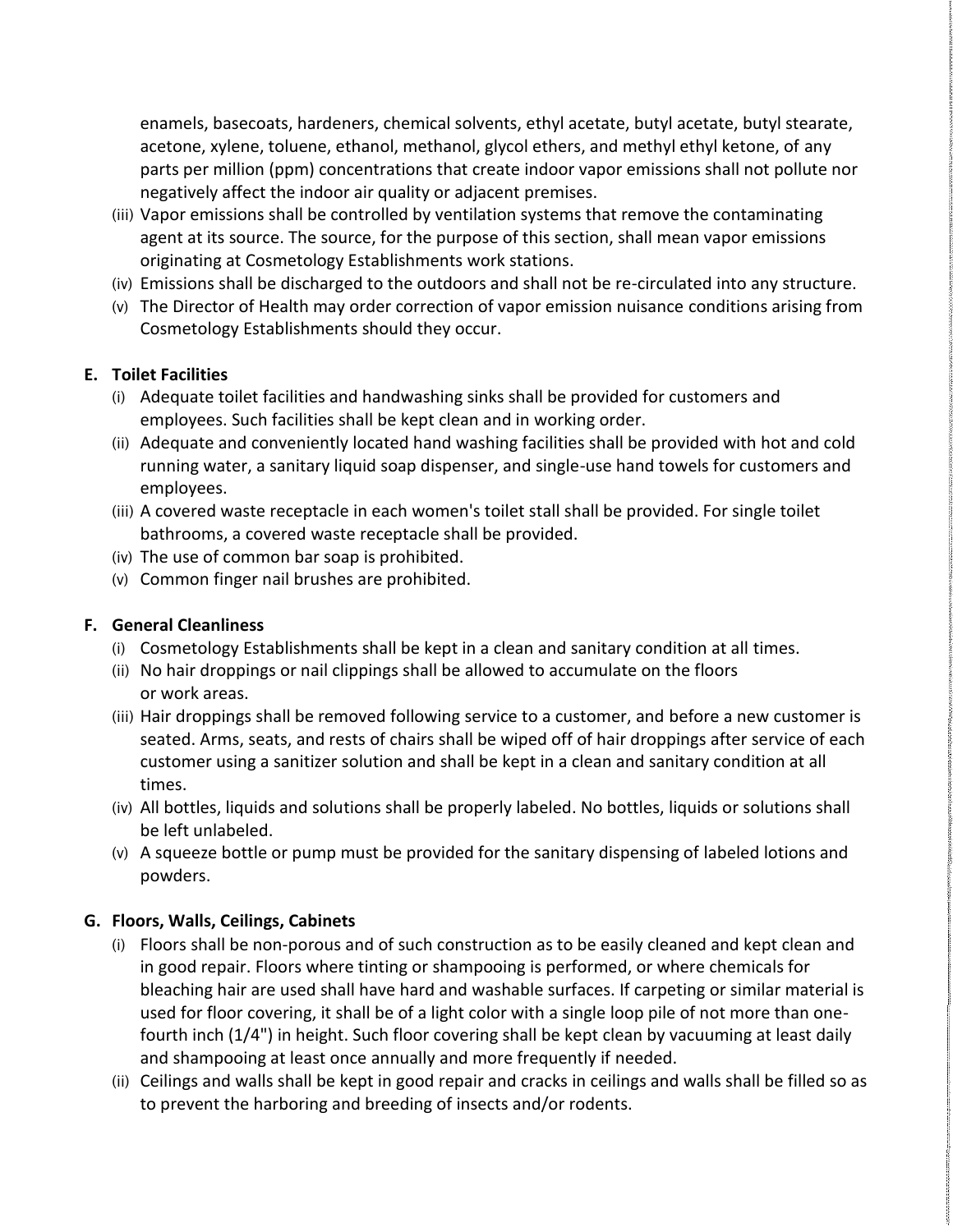- (iii) Cabinets shall be provided for the storage of clean linen, towels, gowns and sheets. Cabinets shall have tight fitting doors that shall be kept closed to protect the linen, towels, gowns and sheets from dust and dirt contamination.
- (iv) Cabinets, shelves, furniture and all other fixtures shall be kept clean and good repair and free of dust, dirt and hair droppings.

## **H. Receptacles and Refuse**

- (i) Covered waste receptacles for hair droppings, paper and other waste material shall be provided and maintained in a sanitary manner.
- (ii) Covered bins which can be readily emptied and cleansed shall be provided for used towels, gowns, linens and sheets.
- (iii) Chemically soiled towels and linens shall be stored in fire-retardant containers.
- (iv) Mineral oil and chemical laden swabs or cloth shall be placed in a metal container with a selfactuated or foot-actuated cover.

# **I. Work Stations**

- (i) Chairs in work stations shall be at least fifty four (54) inches apart, center to center. Those premises in operation prior to 8/1/2019 are exempt from this requirement.
- (ii) A two (2) foot wide work space shall be maintained behind each chair for the operator. Those premises in operation prior to 8/1/2019 are exempt from this requirement.
- (iii) Three (3) foot aisles that are separate and discrete from work areas shall be maintained throughout the Cosmetology Establishment. Those premises in operation prior 8/1/2019 are exempt from this requirement.
- (iv) No hair dryers, curling irons, hair straighteners, or any other device with an electrical cord shall encroach on the three (3) foot wide aisle space.
- (v) Mobile stations must be designed to provide the same workspace and separating distances as fixed stations. For a mobile station, it is assumed that the hair dryer, curling irons, hair straighteners, or any other device with an electrical cord can be accommodated in the work space designation for the operator.
- (vi) Cosmetology Establishments located in a residence must be confined to a separate room, separated with ceiling-high partitions and provided with a door to be closed at all times. The area within a home operated as a Cosmetology Establishment must conform to this Regulation.

# **J. Sanitary Services**

- (i) A towel, sheet, linen or gown shall not be used for more than one (1) person without being properly laundered before each use.
- (ii) Professionally laundered clean towels, sheets, linens and gowns shall be delivered in a clean, closed container and kept in a clean, closed cabinet, drawer, or closet.
- (iii) A commercial linen service shall be used for laundering if not done on premises, or another location approved by the Director of Health. The most recent receipt from the last professionally laundered service provided shall be available on-site at all times for review by the Director of Health or his/her authorized agent.
- (iv) Laundering area inside any Cosmetology Establishment must be kept completely separate from customer service area(s).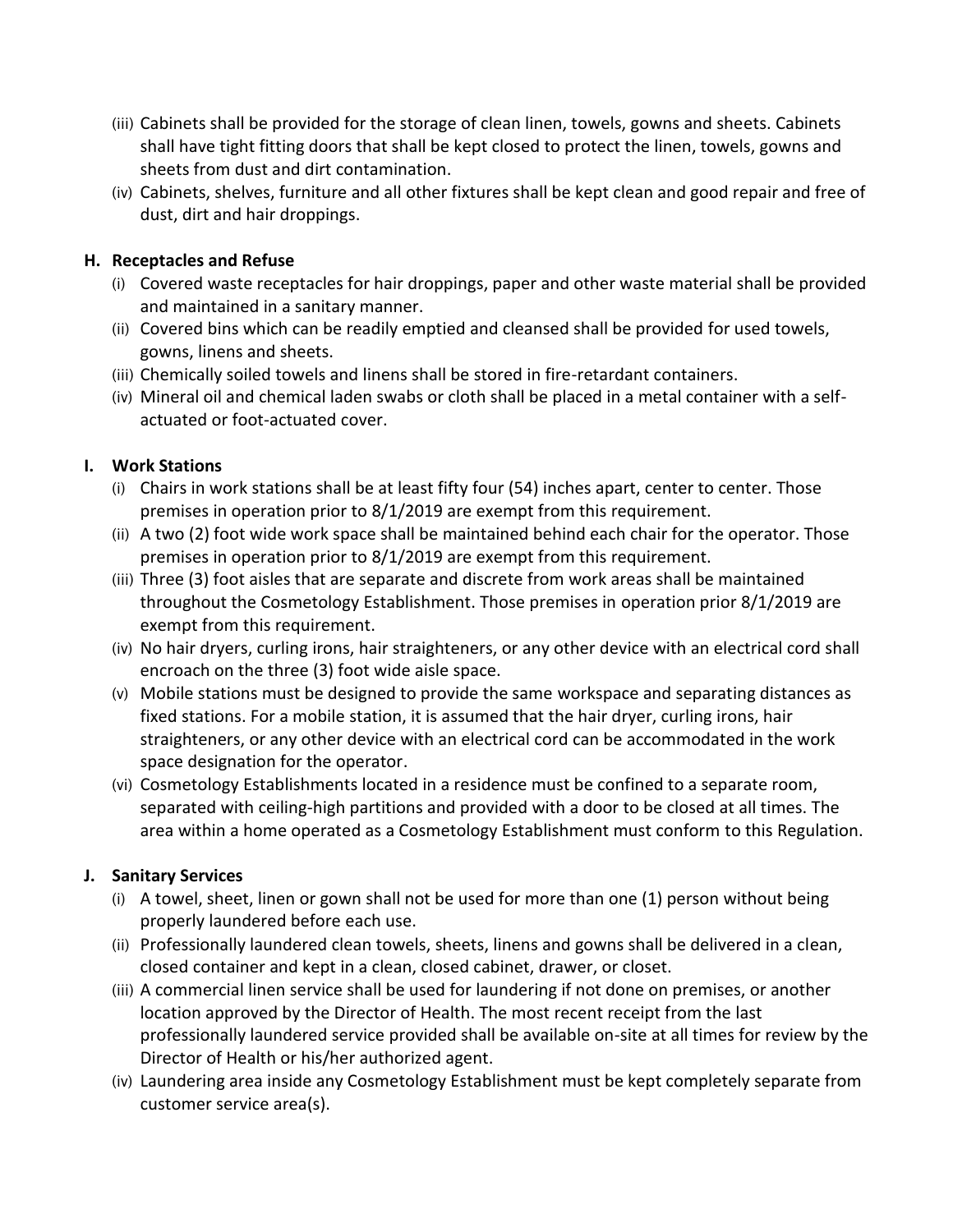(v) No operator shall perform a foot bath on recently shaved legs. Forty-eight (48) hours should pass after last shave, prior to providing foot bath.

# **K. First Aid Kit**

The facility shall maintain at least one (1) portable, readily available first aid kit. Each kit shall be a closed container designated for storing first aid supplies and shall be accessible to staff at all times. The first aid kit shall contain at least the following items: assorted sizes of non-medicated adhesive strips; sterile individually wrapped three (3) or four (4) inch gauze squares; a two (2) inch gauze roller bandage; one roll of hypoallergenic adhesive tape; scissors, tweezers; two (2) instant cold packs; two (2) triangular bandages with safety pins; disposable, non-porous gloves; CPR mouth barrier (face shield). First Aid kits shall be restocked immediately after the items in the container are used.

# **L. Shaving Tools/ Finger Bowls/ Credo Blades/ Nail Brushes**

- (i) The use of shaving brushes, shaving mugs and credo blades is prohibited.
- (ii) The use of finger bowls for manicuring purposes is allowed, but the finger bowl must be properly cleaned and disinfected as described in Section 11 and 12 of this Regulation after each customer. Single use, disposable finger bowls may be used.
- (iii) Communal nail brushes are prohibited. Nail brushes are considered a single-use implement unless stored in a sanitary covered container labeled with the customer's name and contact information.

# **M. Alum/ Astringents**

Alum or other material used to stop the flow of blood shall be applied in powdered and liquid form only. Alum shall be applied in such a manner that the alum applicator is not contaminated by bodily fluids.

# **N. Neck Dusters/ Powder Puffs/ Make-up Brushes/ Sponges**

The use of neck dusters, powder puffs, make-up brushes and sponges is prohibited unless they are single-use disposable implements, or can be adequately disinfected in a way that is acceptable to the Director of Health.

# **O. Foods/ Beverages**

Foods and beverages shall not be prepared, stored or provided to patrons in any Cosmetology Establishment, except with a valid food service license from the Director of Health. Customer self-service coffee or tea with dry non-dairy creamers or individually packaged Ultra High Temperature (UHT) creamers may be offered for free without a food service license. Vending machines may be permitted.

#### **P. Animals/ Pets/ Live Birds**

No animals, pets or live birds shall be kept in any working area of any Cosmetology Establishment, with the exception of decorative fish. This prohibition does not apply to trained guide dogs or dogs in training for the disabled, sightless, hearing impaired.

#### **Section 9: Operator Hygiene**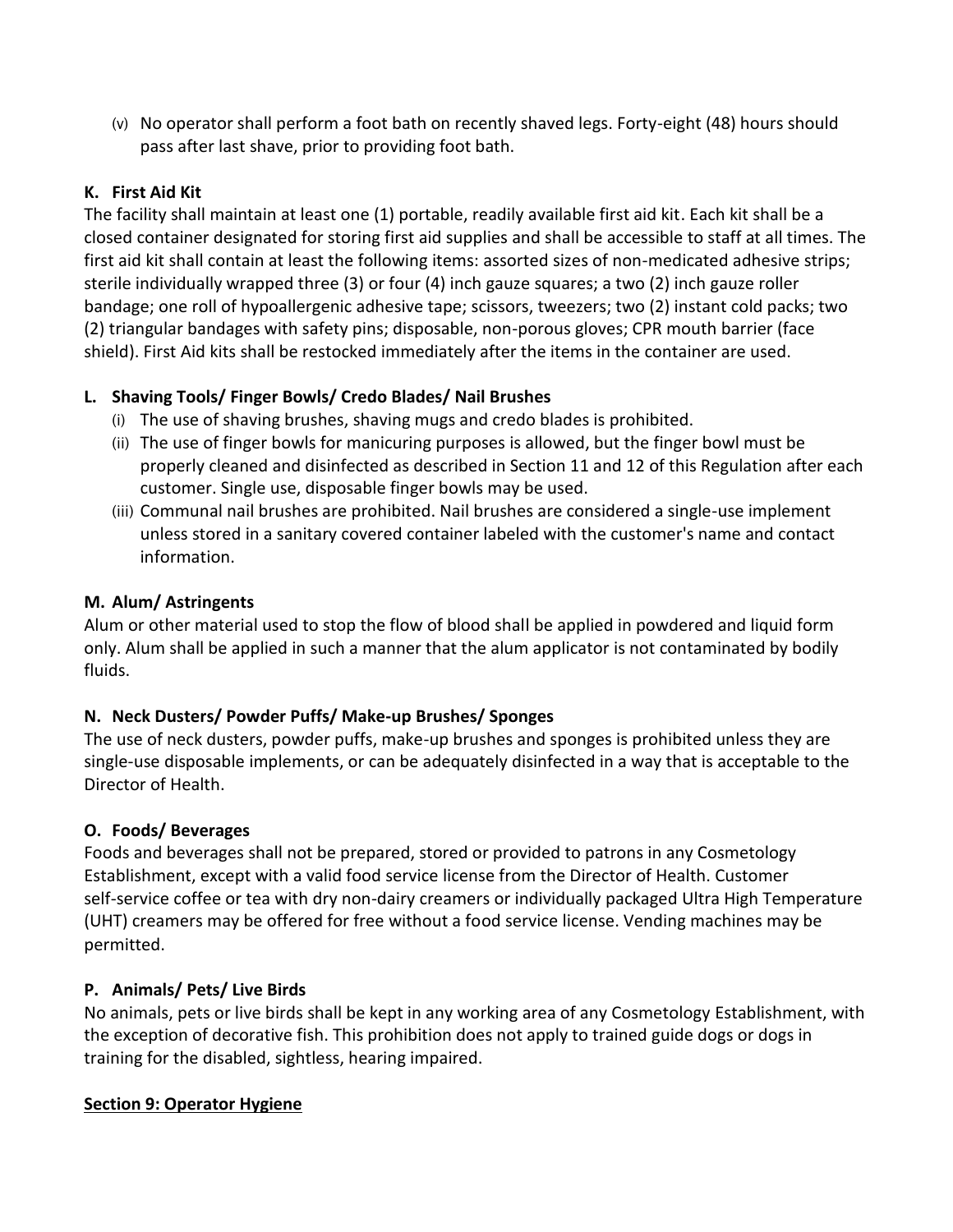- A. The hands of the operator shall be thoroughly washed with liquid soap and warm water before and immediately after serving each customer, immediately after using the toilet, after eating or any other time that the hands become dirtied or contaminated.
- B. No person known to be affected by any communicable disease in an infectious stage shall engage in any cosmetology services.
- C. While attending any customer in a Cosmetology Establishment, operators shall wear clean, washable garments.
- D. Operators shall not eat or drink while providing services to a customer.

#### **Section 10: Smoking Prohibited**

Smoking is prohibited in all Cosmetology Establishments.

# **Section 11: Disinfection of Re-Usable Implements and Equipment**

- A. Hair brushes, combs and all other implements used on a customer shall be kept clean and sanitary at all times and shall undergo thorough cleansing and disinfection as described in Section 12 of this Regulation after each customer, or single-service disposable implements shall be used.
- B. Cleaned and disinfected implements shall be stored in labeled sanitary covered containers or in a clean drawer. Used, unclean implements shall be stored separate from clean implements, in a labeled container.
- C. After attending a customer, the implements shall be effectively cleaned by washing with soap or a detergent and water and then disinfected as described in Section 11 and 12 of this Regulation.
- D. All articles that come into contact with the customer's skin, nails, or hair that cannot be effectively cleansed and disinfected shall be disposed of in a covered waste receptacle immediately after each use. Exception: orange sticks, emery boards, buffing squares, cosmetic sponges, nail brushes and toe separators may be kept for the original customer if kept in a covered container labeled with the customer's name and contact information.
- E. All disposable materials that come in contact with blood and/or bodily fluids shall be disposed of in sealable plastic bags prior to placing in a receptacle.
- F. Single service towels, papers and other materials shall be disposed of in the proper receptacle immediately after use and shall not be used again.
- G. Fish pedicure/foot baths are prohibited.
- H. "Sanitizable" nail files are considered to be single-use implements unless kept for the original customer in a sanitary covered container labeled with the name contact information of the customer.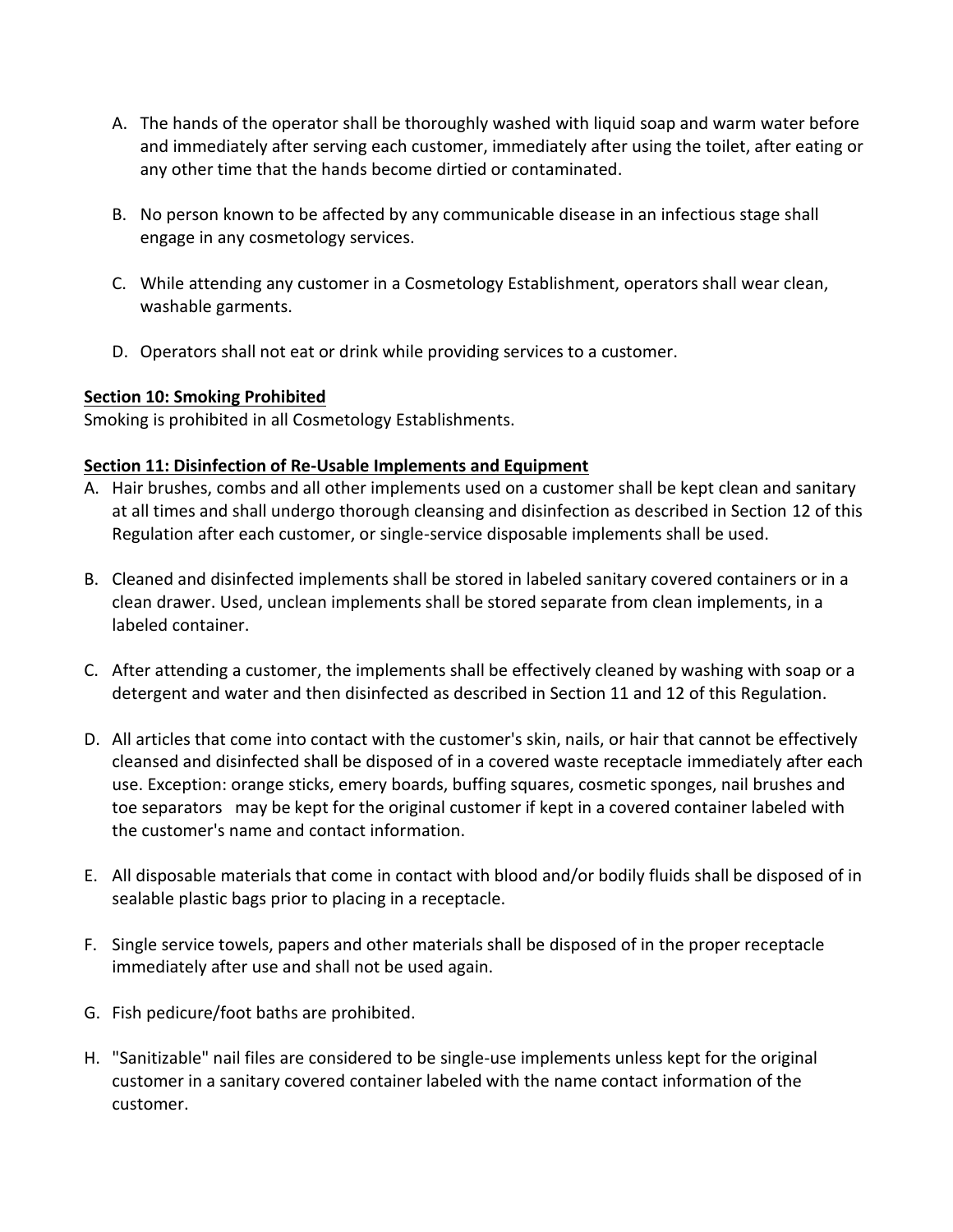- I. "UV Sterilization Units" are not considered to be a safe and adequate way to disinfect reusable implements and shall not be used for a primary source of disinfection. Only already cleaned and disinfected re-usable tools shall be stored in a UV Sterilization Unit.
- J. Double dipping of utensils for wax application on a customer for the purpose of hair removal is prohibited.
- K. Paraffin wax is considered to be a single-use item and shall not be re-used.

# **Section 12: Approved Disinfectants and Disinfection Methods**

# **A. Approved Disinfectants**

- (i) The following chemicals are approved disinfectants, and shall be used in accordance with the manufacturer's specifications, or in a way acceptable to the Director of Health. No method is considered effective without prior thorough cleaning with soap or detergent*.\* Do not mix bleach with quaternary ammonia.*
	- 1. Ethyl or isopropyl alcohol (70% 90%)
	- 2. Sodium hypochlorite (5.25% 6.15%)
	- 3. Barbicide®
	- 4. Quaternary ammonia germicidal detergent solution
	- 5. Phenolic germicidal detergent solution
	- 6. ldophor germicidal detergent solution
	- 7. Hospital grade sterilizer machine
	- 8. Boiling water for 5 minutes
	- 9. Commercial formalin
	- 10. Lubricant disinfectant
	- 11. Lysol
	- 12. Any other hospital grade disinfectant acceptable to the Director of Health.
	- 13. Non-chemical methods of disinfection must be approved in writing by the Director of Health. Equipment specifications shall accompany requests for approval.

#### **B. Disinfection Procedure for Electric Clippers**

- (i) **Disinfection Procedure for Detachable Head-Style** Disinfection should be done according to the manufacturer's instructions.
- (ii) **Disinfection Procedure for Non-Detachable Head-Style** Disinfection should be done according to the manufacturer's instructions.

# **C. Disinfection Procedure for Multi-Use Tools and Equipment**

- (i) **Disinfecting Procedure for Whirlpools/Foot Spas/Foot Baths**
	- 1. After use on a customer, drain used water from footbath
	- 2. Scrub all visible residue and debris from the inside walls of the footbath using liquid detergent, clean water & clean brush with a handle
	- 3. Rinse footbath with clean water
	- 4. Refill footbath with clean water and properly diluted disinfectant solution
	- 5. Circulate disinfectant solution through the footbath for the time period specified on the disinfectant label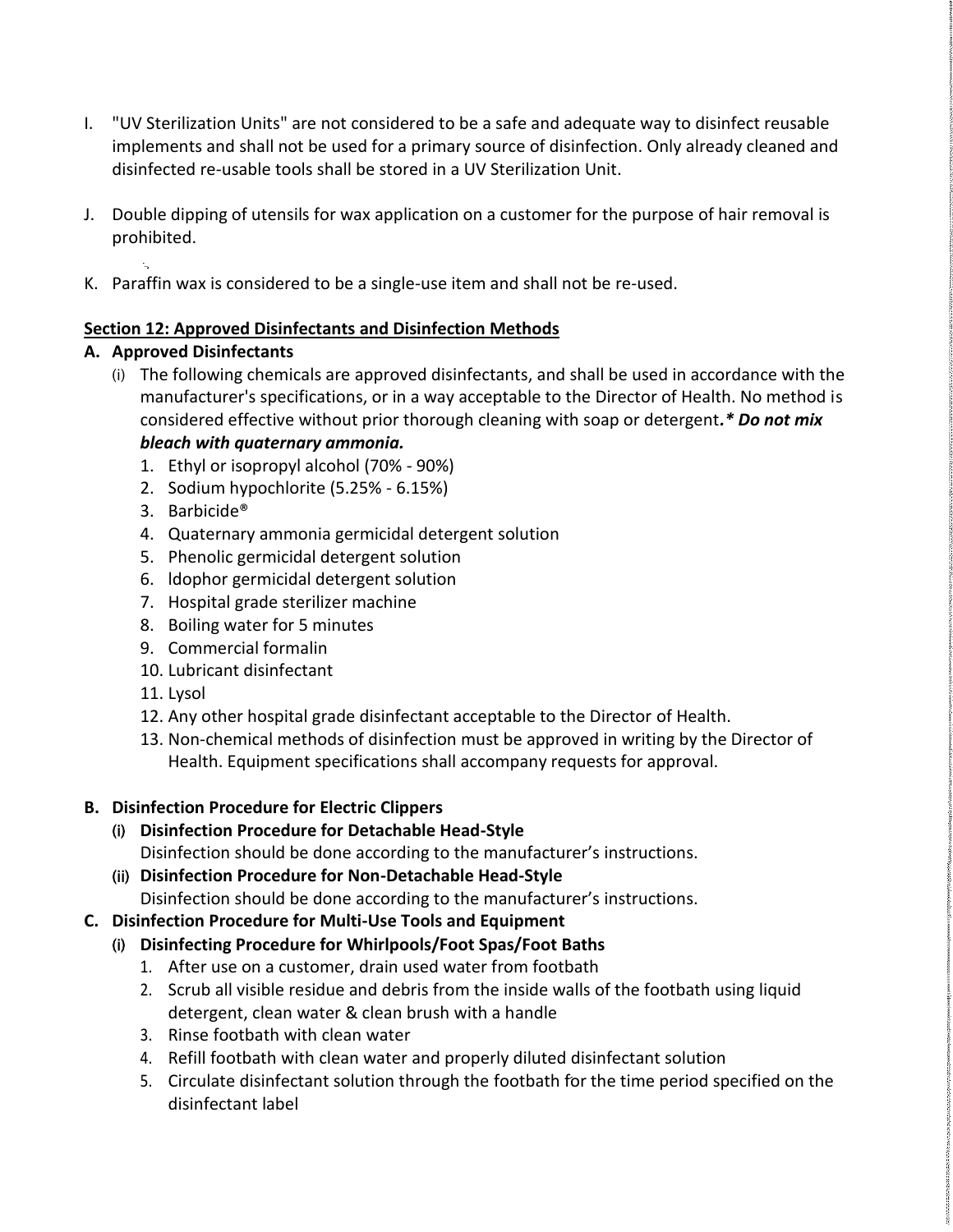6. Rinse with clean water and allow to completely air-dry before using on the next customer

## (ii) **Disinfecting Procedure for Foot Bath with Disposable Liner**

- 1. After service on a customer, empty used water from disposable liner
- 2. Remove the plastic liner and dispose of it in the garbage, disposable liners shall not be reused
- 3. Spray basin with disinfectant solution thoroughly and allow the solution to sit wet in the basin for the time specified by the manufacturer's label
- 4. Spray or soak the drain cap and jet cover with disinfectant solution and scrub with a clean brush
- 5. Allow basin to air dry

# (iii) **Disinfection Procedure for End of Day: Whirlpools/ Foot Spas/ Foot Baths**

- 1. Drain all water from the basin
- 2. Remove jets, jet covers, screens, and drain plugs
- 3. Scrub all visible residue and debris from the jets, covers, and other removable parts
- 4. Scrub the inside walls of the footbath using clean water and liquid soap or detergent with a clean brush with a handle
- 5. Rinse the foot basin and parts with clean water
- 6. Re-attach removable parts
- 7. Refill foot basin with clean water and disinfectant solution properly diluted per the manufacturer's label
- 8. Circulate disinfectant solution through the footbath for 10 minutes or the time specified on the manufacturer's label
- 9. Drain foot basin and allow to dry over night

#### (iv) **Procedure for Disinfecting Re-Usable Implements**

- 1. In a clean sink, clean the implements with soap or detergent
- 2. Rinse in clean water
- 3. Completely submerge implements in a properly diluted disinfectant solution according to the manufacturer's specifications
- 4. Surfaces shall remain wet with the disinfectant for 10 minutes or the time specified on the manufacturer's label
- 5. After disinfection allow the implement to completely dry prior to using again or placing in a clean, covered container or clean drawer

# **D. Disinfection of Towels/ Linens/ Gowns/ Sheets**

Chemicals suitable for low temperature washing (less than or equal to 158 degrees Fahrenheit) of towels, gowns, sheets and linens shall be used. Lysol or household bleach (sodium hypochlorite) shall be used in accordance with the manufacturer's specifications. The bleach shall be of non- scented and non-color safe varieties.

#### **Section 13: Permanent Make-Up**

A. Operators applying permanent make-up on a customer shall have a valid tattoo license from the State of Connecticut and shall comply with all designated statutes included in Section 20-226n